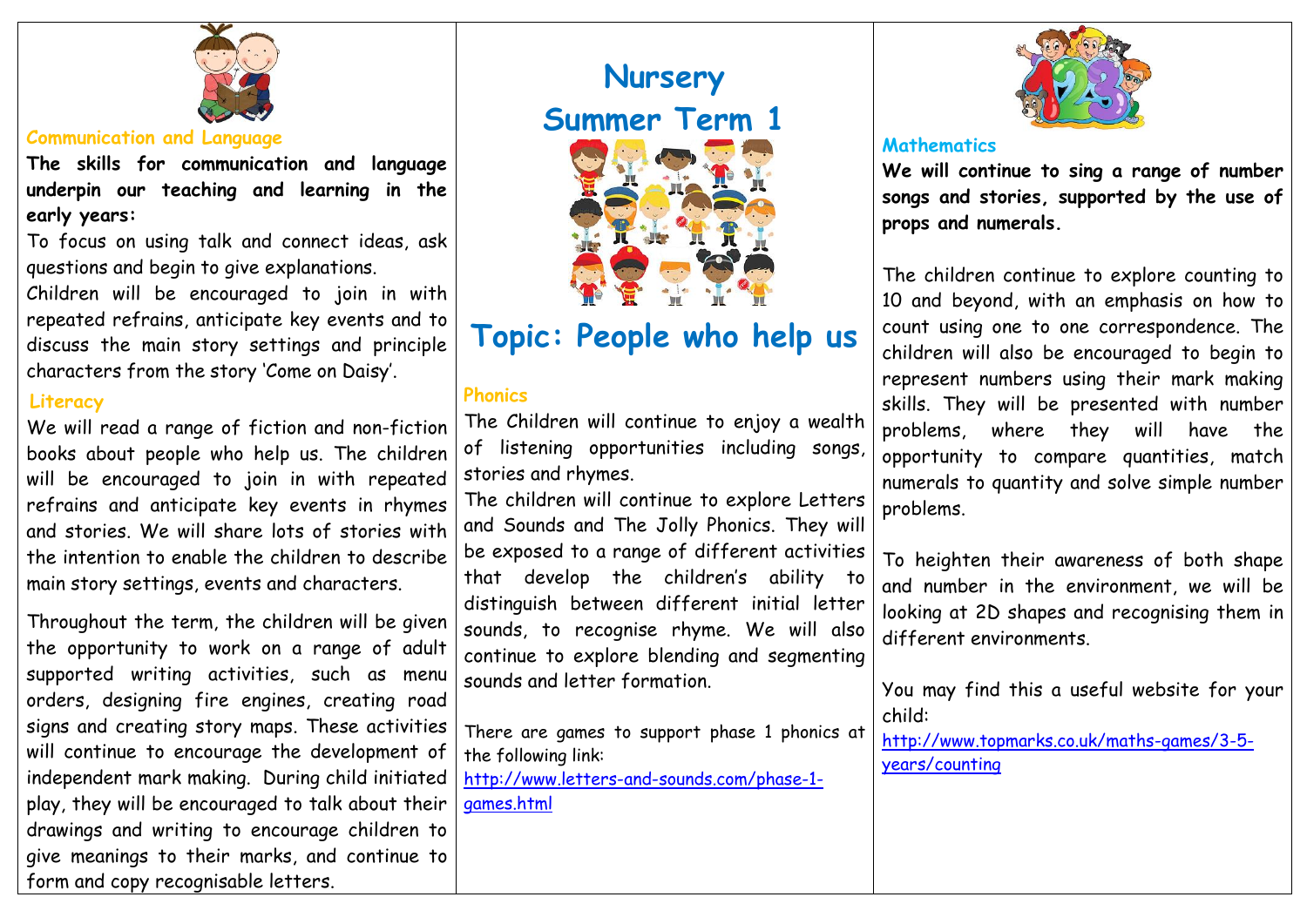

#### **Physical Development**

This term we will continue to work with our P.E. apprentice, Mr Riley. We will take part in activities that encourage, turn taking,

following instructions, negotiating space and we will begin to explore dancing and how we can use our bodies to express our emotions through dance.

The children will continue to develop their gross motor and fine motor skills, both inside and outdoors. We will also have lots of opportunities to use one handed tools and equipment, such as scissors.

We will be continuing to encourage the children to begin to take responsibility for putting on their own coats and doing up zips.



# **Personal, Social and Emotional Development**

This term, the children will be encouraged to become more outgoing towards unfamiliar people and confident to talk to others in new situations.

The children will be encouraged to accept the needs of others and take turns and share resources, sometimes with support from others.

We will also be taking part in lots of activities and games to encourage turn taking and to build confidence when speaking in front of others.



### **Expressive Arts and Design**

The children will continue to use musical instruments, which they can explore independently. We will also be singing lots of counting rhymes and songs linked to our topic. Construction toys will continuously be offered to the children, and we will continue to construct with a purpose in mind. The children will be encouraged to construct in different ways using a variety of materials, for example using junk materials to create fire engines and fabrics to create a fire station. The children will be taking part in junk modelling activities and will have the opportunity to explore different sensory experiences such as gloop, cloud dough, jelly, rice etc.



## **Understanding the World**

Children will have continuous access to small world models, such as trains and animals. We will be looking at different occupations and ways of life, through our exploration of People who help us.

Children will have opportunities to use mechanical toys, remote controlled cars. We will also continue to use the iPads to develop



This half term we will start by exploring the topic 'Pentecost – serving: good news'. We will focus on good news and that everyone has good news to share and how we celebrate good news. We will then explore 'Reconciliation – Inter-Relating', with which we will be focusing on being a friend.

# **Other information**

My world Books – Sent home every Wednesday. To be returned on Monday for a Speaking & Listening Activity.

Baking – We will have the opportunity to bake each week and will endeavour to match this to our topic work e.g. making pasta for our new restaurant role play area.